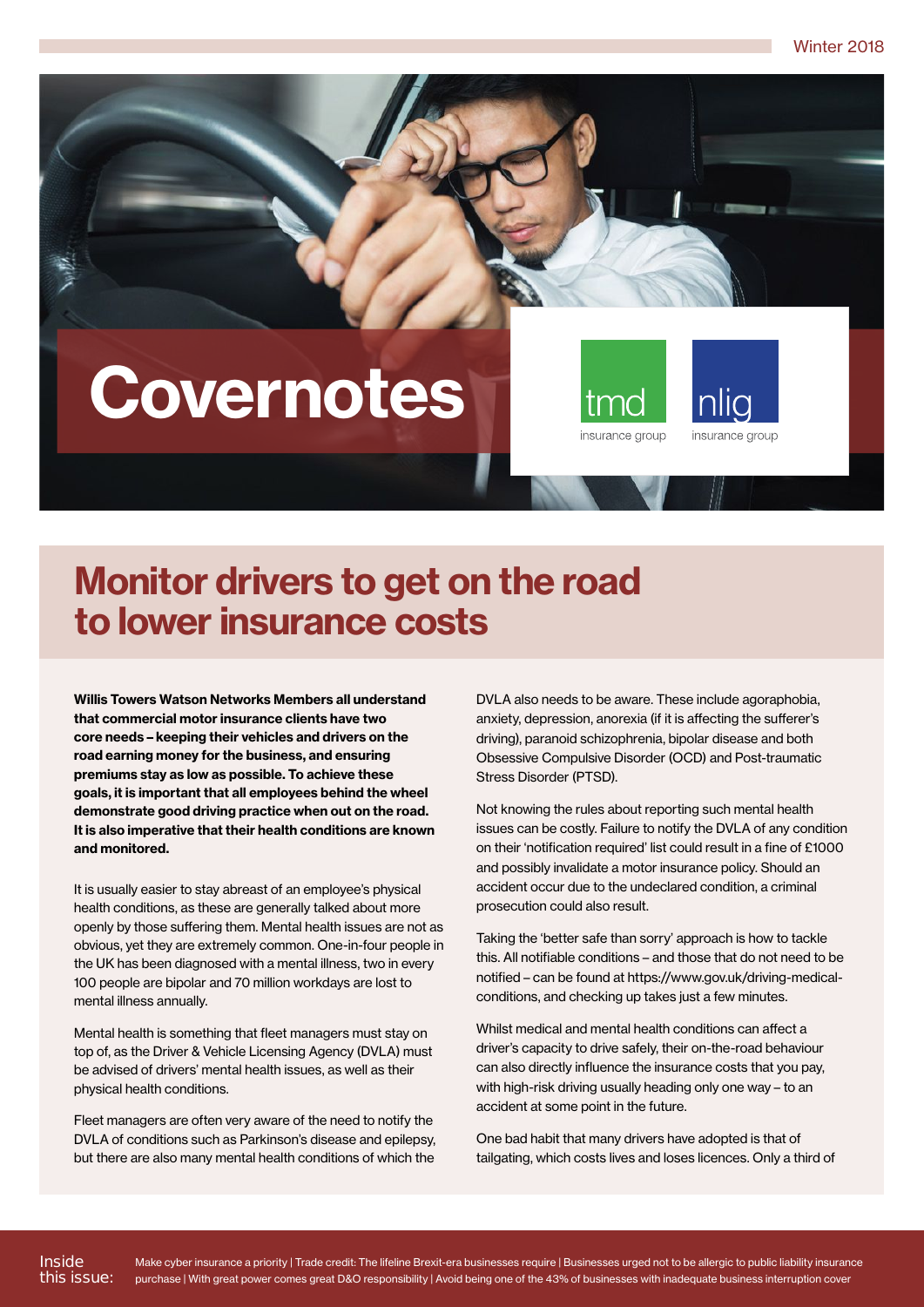#### Continued from front page

motorists are aware that this is a driving offence that can result in a £100 fine and three penalty points if caught – a punishment that reflects the fact that one-in-eight accidents on motorways and major UK roads are due to this tailgating. Tragically, over 100 people a year are killed or seriously injured because of this form of bad driving, which leaves insufficient room for braking and collision avoidance.

A new Highways England campaign called 'Don't be a Space Invader', is putting tailgating in the spotlight. Make sure your drivers are not driving in such a high-risk way that could lead to loss of life, or which is likely to harm your claims record, thus having a direct impact on the insurance costs you will pay.

#### If you need tools to understand your drivers' on-the-road behaviours better, please get in touch.

#### Sources:

https://www.gov.uk/driving-medical-conditions

https://www.mind.org.uk/information-support/legal-rights/fitness-to-drive/tellingthe-dvla/#.W8NmVy-ZN0s

https://www.mind.org.uk/information-support/types-of-mental-health-problems/ statistics-and-facts-about-mental-health/how-common-are-mental-healthproblems/#.W8NnIS-ZN0s

https://www.express.co.uk/life-style/cars/787666/Driving-law-fine-offencetailgating-UK-penalty-points

http://www.theweek.co.uk/96516/one-in-eight-serious-road-accidents-caused-bytailgating-is-it-legal



## Make Cyber Insurance a priority

The UK Cyber Centre, NCSC, established in 2016 to protect the UK from a cyber-attack – something viewed a threat as dangerous to the UK as terrorism – has prevented 1200 attacks in the last two years, according to its annual report.

The central body overseeing cyber security in the UK is currently defeating around 10 attacks every week, as well as working to combat phishing. For instance, more than 746,000 phishing emails were blocked in just one month within the NHS network.

The NCSC has also actively closed almost 140,000 websites which were established by cyber criminals to resemble the sites of banks, Government agencies and businesses, to dupe consumers and businesses into revealing personal financial details.

Many of the attempts to breach cyber security that have been repelled were perpetrated within nation states hostile to the UK and NSCS is said to be on a heightened level of alert following the Salisbury nerve agent attack. UK businesses need to be just as aware of what could emerge and should protect themselves and their assets.

In this climate, all businesses should be seriously considering cyber insurance. To find out more about this now almost 'vital' type of insurance protection and how it can safeguard your business, please speak to one of our team.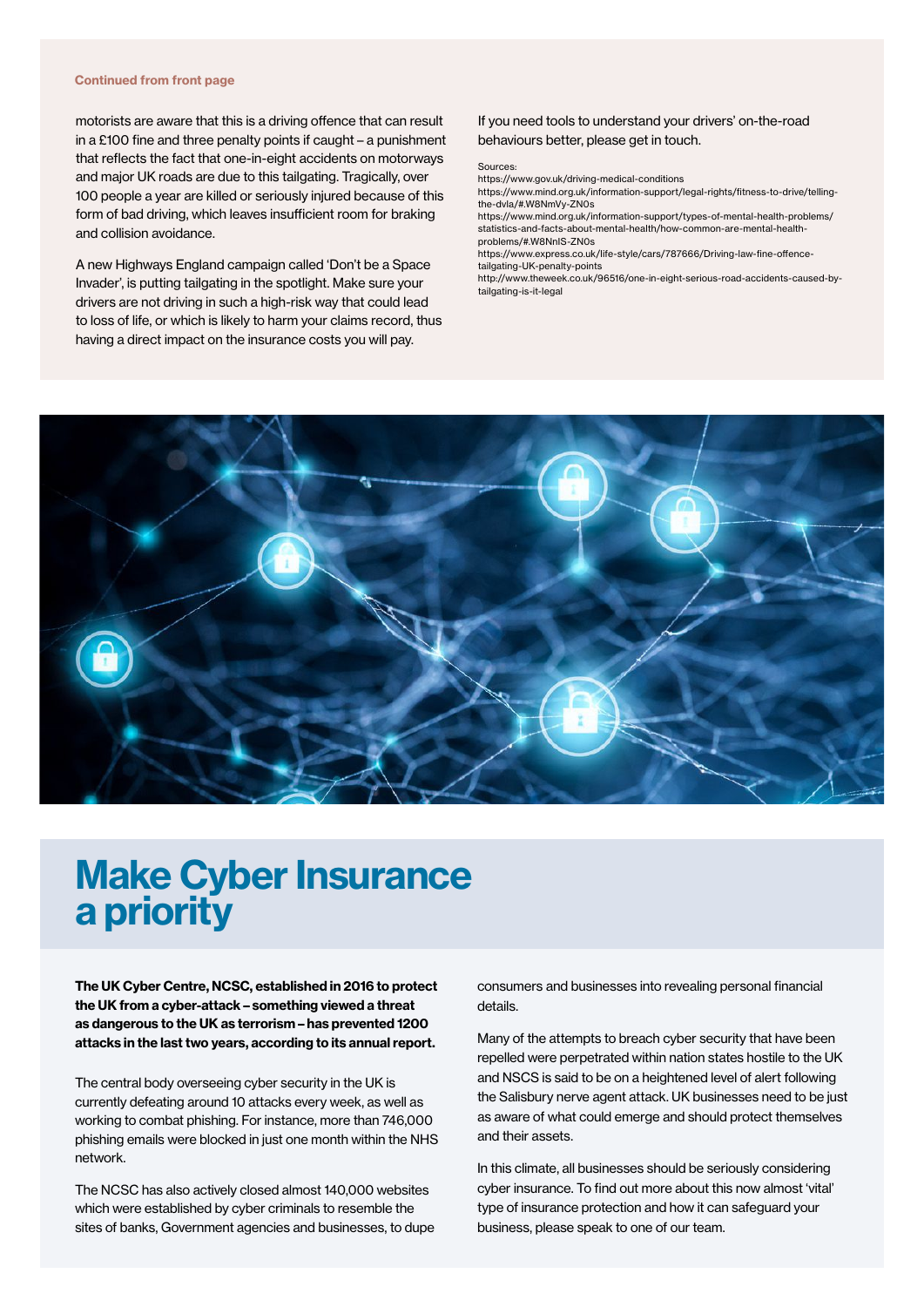

## Trade Credit: The lifeline Brexit-Era businesses require

Uncertainty over any deal with Brussels coming to fruition is one more issue British businesses could do without. Various factors led to £5.86m of bad debts being written off by Britain's British SMEs alone in the last financial year and the world's largest trade credit insurer, Euler Hermes, warns that a no-deal Brexit would wipe out £3.5bn in UK automotive exports and the ramifications for the chemicals and machinery sectors would be even greater.

Currency exchange rates and the Pound's weakening following Britain's 'Leave' vote have contributed to high profile business failures, including that of Monarch Airlines. Meanwhile, the high street is increasingly challenged by agile, low-overhead, internet giants, whose competitive tactics have contributed to a recent string of high profile bankruptcies involving names such as Mothercare, Toys R Us and Game.

40% of most businesses' assets are tied up in their debtor book and 70% of businesses suffer a bad debt.

Other big scalps claimed by British business's grim reaper, include grocery wholesaler Palmer and Harvey, which collapsed in November 2017 with debts of over £700m, and Poundland, which entered into administration in June 2018.

As Britain will no longer be an EU member state after March 29, 2019, panic has set in with regard to EU-sourced supplies, particularly in the food and drink sector where 51% of the UK's supplies are imported predominantly from member nations.

Some businesses are stockpiling products that can be bought in advance, driven by a fear these will be impossible or too expensive to buy after March 29. This has major implications. Cash is leaving importers' bank accounts, but sales are not yet covering the cost of these stockpiled purchases. The UK's days sales outstanding figure (the average number of days it takes a business to collect payment following a sale) is showing an upward trend and a worryingly negative gap is emerging between revenue earned and expenditure incurred.

Some importers may feel immune to failure but, if over-confident, they could be jeopardising not just their future, but potentially that of their suppliers. If any supplier's cashflow is hit, they may also be unable to survive, possibly then causing a domino-effect supply-chain collapse of Carillion proportions to occur.

In the uncertain trading climate triggered by Brexit, businesses should probably consider Trade Credit Insurance, which covers bad debts caused by insolvency, protracted default and political risks. It assists the cashflow of insured policyholders, paying bills that might otherwise remain unpaid by a financially troubled debtor.

With Trade Credit Insurance as their safety net, businesses can confidently tackle their growth objectives and seek better terms from suppliers and financial lenders. The trade credit policy insurer may also provide the most up-to-date credit check information on potential new customers, to try to prevent late payment and bad debt issues emerging in the first place. Some trade credit insurance policies will also include cover for debt recovery and legal costs incurred chasing debts.

Businesses recognising the advantages of such protection would be well-advised to buy it quickly. Trade credit insurers have been hit hard by big payouts on "high severity" collapses over the past few years and a 5% increase in the cost of trade credit protection is predicted by Euler Hermes.

Trade credit claims are running at £4m per week, their highest level since 2009. The £225m paid out in 2017 was an 8-year high and a 7% increase on 2016. Already, England and Wales have seen 4462 business insolvencies in Q1 2018, a 13% rise on the same period last year. It is fair to say a tsunami of debt is expected.

As experts suggest 40% of most businesses' assets are tied up in their debtor book and 70% of businesses suffer a bad debt, it makes sense for anyone trading business to business on credit terms to buy Trade Credit Insurance. If you recognise the need to do this, please get in touch with us.

#### Sources:

https://www.eulerhermes.com/en\_global/media-news/news/press-release-eulerhermes-launches-advanced-payment-protection-.html https://www.manufacturingglobal.com/leadership/no-deal-brexit-could-wipe-outbillions-uk-industry-exports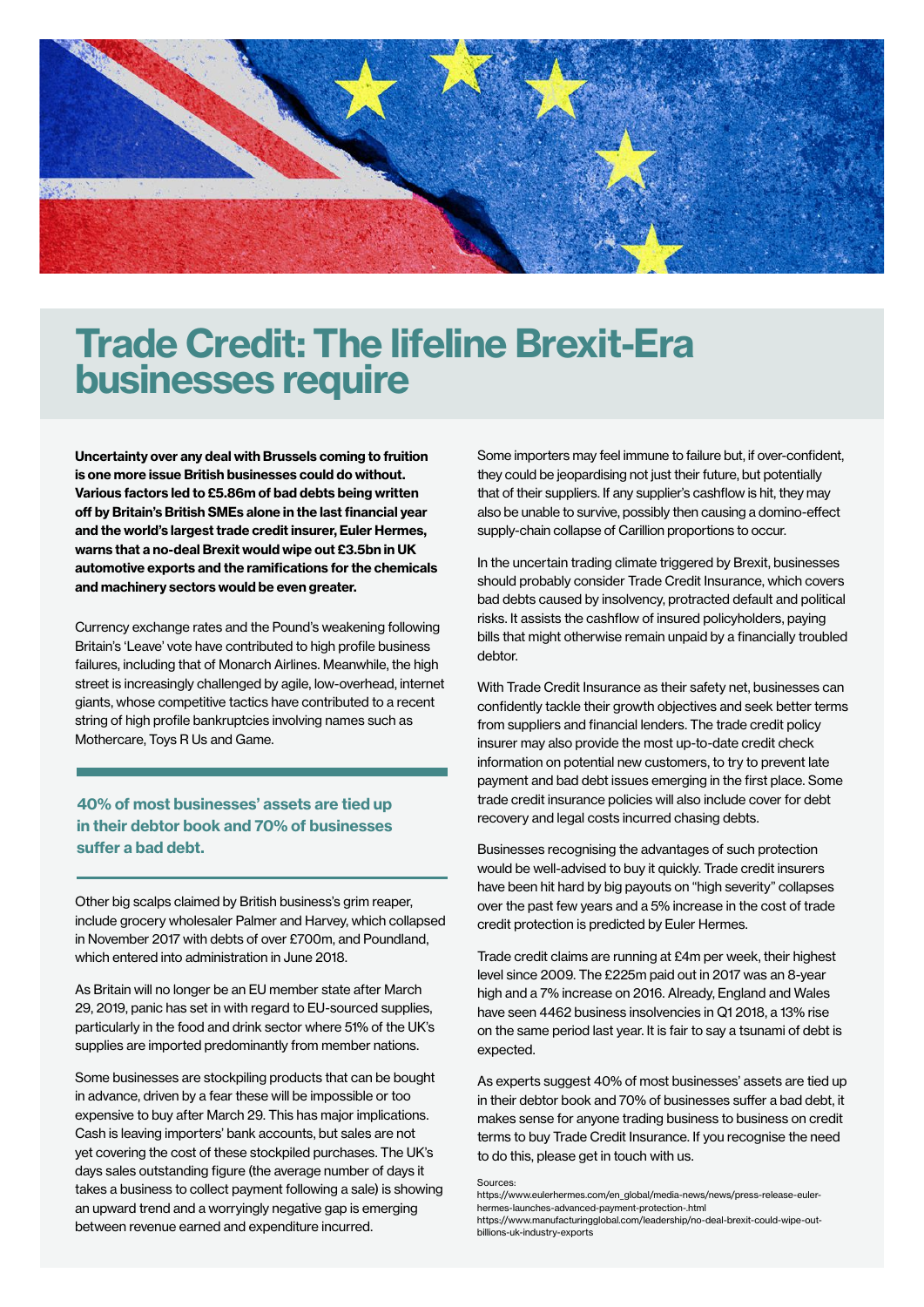# GLUTEN FRFF

# Businesses urged not to be allergic to public liability insurance purchase

Food allergen labelling has unfortunately been in the spotlight in recent weeks, with the case of Natasha Ednan-Laperouse, who died in 2016 after eating a Pret à Manger sandwich containing undeclared sesame seeds, potentially set to bring about a change in the law.

Whilst Pret à Manger was not obliged to put allergen advice on its sandwich's wrapper, the brand's reputation has been severely damaged. PR experts even suggest the company's slow and inadequate response to the crisis has betrayed the brand's values.

The food chain acted within current law with regard to the packaging of food made on the premises, so punitive fines and prosecutions will not result. However, food businesses regulated by the Food Safety Act 1990 and the General Food Law (Regulation (EC) 178/2002), as well as the European Food Information for Consumers Regulation No 1169/2011 (FIC) and the Food Information Regulations 2014 (FIR), must ensure their allergen labelling is compliant, or they could face both penalties and reputational damage.

Food manufacturers and food service providers must not render food injurious to health, or falsely describe it. They must consider the "possible toxic effects, including those where these result from a combination of substances in the food. They must also consider the particular health sensitivities of a specific category of consumers where the food is intended for that category, for example when it contains an allergen."

## Businesses with public liability insurance in place are able to cover legal costs.

Any pre-packed food, which cannot be changed without opening or changing the packaging, must carry, either on the packaging or on an attached label, the food's name and a printed list of ingredients, including allergens, in a specified font size. It must provide information on allergens, substances produced or derived from allergens and allergens used during processing.

The 14 major food allergens EU law expects to see highlighted in food produced, sold and served are: cereals; crustaceans;

eggs; fish; peanuts; soybeans; milk (including lactose); nuts; celery (including celeriac); mustard; sesame seeds; sulphur dioxide (sulphates) if more than 10 milligrams per kilogram or 10 milligrams per litre in the finished product; lupin (including lupin seeds and flour) and molluscs.

Some foods also require allergen-linking, such as tofu (derived from soya) and tahini paste (made from sesame seeds). Allergens can lurk within a wide variety of food and dishes and customers must be made aware of this, whether they enjoy a soup, ice cream, pastry or something else.

Whilst the Natasha Ednan-Laperouse case resulted in no legal penalties, other high-profile cases have. In June 2017, pub operator, Greene King, was prosecuted for serving a dessert containing eggs to an 11-year-old with an egg allergy. It had not updated its allergy books after swapping its dessert supplier, so every Greene King pub used out-of-date allergen information for over six months. The fine imposed was £24,000 plus legal costs.

In May 2016, an Indian restaurant owner was jailed for six years for gross negligence manslaughter, having caused a customer's death by serving a curry in which the recipe's almond powder was replaced by cheaper peanut powder.

Businesses with public liability insurance in place are able to cover legal costs and compensation claims can also be covered. Businesses allergic to such non-mandatory cover, however, would have to pick up the bill themselves. This is an unnecessary risk, when public liability insurance is easy-to-buy and highly affordable. It can also be bought as a package that includes employers liability insurance - a legal requirement for all employers.

The Natasha Ednan-Laperouse case has heightened allergen awareness, which could see more litigation in the future. If you need assistance in putting appropriate public liability insurance cover in place to protect your business's liquidity should you cause harm a member of the public or damage their property, please get in touch.

Sources:

https://www.food.gov.uk/business-guidance/allergen-labelling https://erudus.com/14-major-food-allergens-for-eu-food-information-forconsumers/

https://www.prweek.com/article/1494951/frankly-inadequate-pret-manger-slowhandle-allergy-tragedy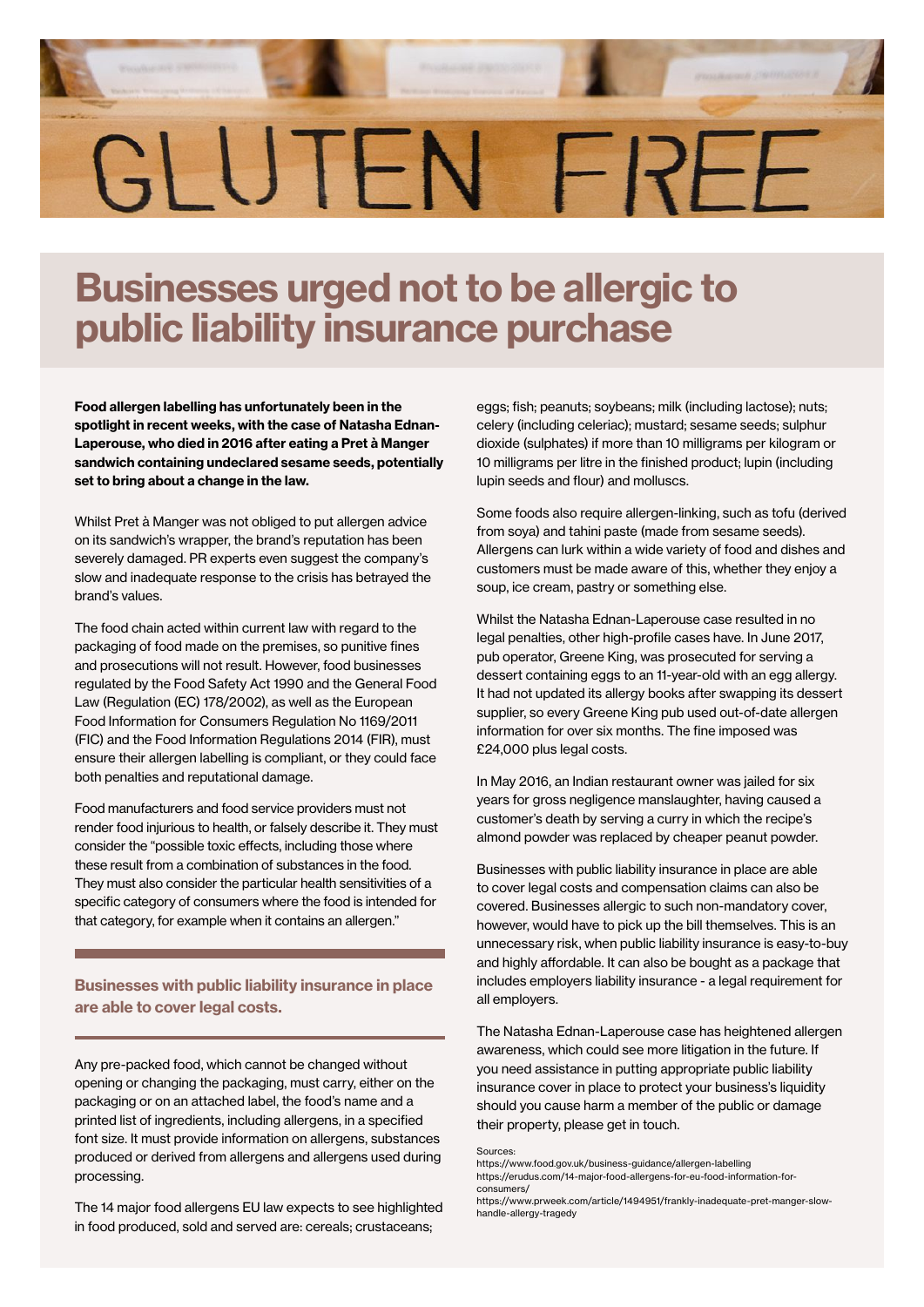

# With great power comes great D&O responsibility

Events in the boardroom fascinate viewers of TV's 'The Apprentice', but a fate worse than merely being fired hangs over directors, non-exec directors and managers who directly influence company strategy and day-to-day operations in the real business world.

Over 100 sections of the Companies Act 2016 can result in legal prosecution, due to negligence, poor practice or fraudulent activity. Directors and individual managers can be charged with offences including breach of trust, breach of duty, neglect, error, misleading statements, defamation, environmental pollution and wrongful trading. There are many more. Being found guilty can mean a hefty fine or even a prison sentence.

A company's director or officer is in 'default' if they, "authorise or permit participation in, or fail to take reasonable steps to prevent", the offence committed. Consequently, a director can be held liable for an employee's illegal actions.

Cases are not just brought against registered directors. Someone who the directors trust and whose advice is followed – a non-exec or shadow director for example - can also be prosecuted, bringing shareholders, lenders, in-house lawyers and management consultants into the frame.

With nearly four million companies registered at Companies House (March 31 2017), many misdemeanours go unnoticed, but certain triggers such as company insolvencies, director disputes, shareholder activism and the much-encouraged whistleblowing, cast light on others.

The legislative burden grows continually and all companies must comply with multiple, evolving regulatory regimes,

including staying abreast of overseas law if they have global operations.

The UK's Bribery Act (2010), created a 'failing to prevent bribery' offence, whereby a director can be held liable for an employee bribing a third party, anywhere in the world. Incoming regulation in financial services, the Senior Managers and Certification Scheme, is further tightening regulation in this industry too.

## Any director or officer acting outside their terms of reference can face civil, criminal or regulatory proceedings.

Regulators, investors, creditors and shareholders can all lodge claims against company individuals, if finances are mismanaged and companies are run inadequately. Six-figure fines are common. For example, recently a road fatality led to the prosecution of a company's transport officer, who failed to address vehicle deficiencies over an extended period. He was found guilty of manslaughter by gross negligence in a case costing the business £200,000.

Another case, relating to the dangerous driving of a road sweeper, resulted in a £118,000 fine, whilst a property developer who failed to seek shareholder approval for land purchase was not found guilty, but incurred a legal costs bill of nearly £750,000.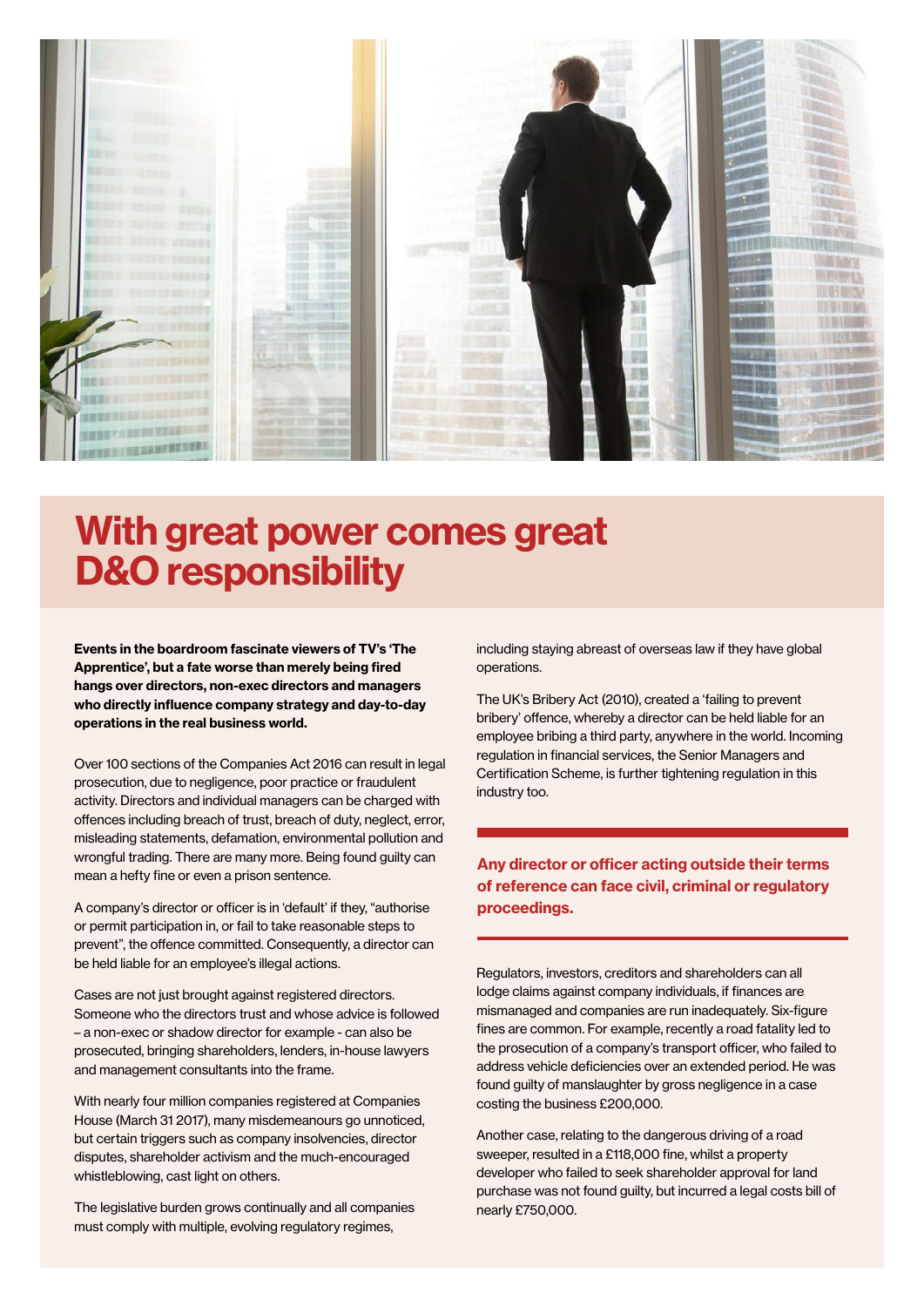#### Continued from previous page

Any director or officer acting outside their terms of reference can face civil, criminal or regulatory proceedings and have personal monies and assets targeted by compensationseekers.

Frequently, directors and officers insurance (D&O) is a 'get out of jail card'. It often costs a business less than £750 a year and covers defence costs, plus compensation payments. Without it, a director or officer not only has to pay legal costs and awards themselves, but they also have to pay for lawyers to act for them during criminal proceedings and as they try to avoid director disqualification.

The latter can lead to a 2-15-year ban on holding directorships and the stigma of being deemed 'unfit' to run a company. It can also potentially damage personal credit history. Even death and retirement bring no escape. Estates can be forced to pay fines and past actions follow directors. For this reason, D&O insurance incorporates a run-off period following a director's

retirement, to protect individuals who were insured at the time of an incident, irrespective of when the claim is actually made.

Employment practices liability can be added to some D&O policies, covering areas such as employee discrimination, unfair dismissal, harassment and failure to promote an individual. This makes D&O even more attractive, particularly when it helps attract top talent who want the reassurance of insurance back-up.

With great power comes great responsibility, but too few company business owners recognise this. If you now see a need for D&O protection, please get in touch.

#### Sources:

http://www.markelinternational.com/Documents/UK/Resources/Claims%20 examples/Claims%20examples%20-%20DandO.pdf https://www.allianzebroker.co.uk/content/allianzebroker/en\_gb/application/content/ documents/commercial-products/speciality/directors-and-officers/ten-reasonsfor-directors-officers/\_jcr\_content/documentProperties/currentDocument.res/ acom6578-directors-officers-reasons.pdf



# Avoid being one of the 43% of businesses with inadequate business interruption cover

In recent months, we have seen two major fires ravaging buildings in Glasgow city centre – the Glasgow School of Art and Victoria's night club – and ongoing impacts on Salisbury-based businesses following the nerve agent attack. Last year, we saw terrorism creating other issues for businesses suddenly finding their premises behind a police cordon.

A fund of £5m is available to Glasgow businesses demonstrating hardship following the fires. This conveys an appreciation of how tough trading and cashflow management can be for businesses directly or indirectly caught up in incidents like fire, flooding and storms.

Many businesses assume buildings and contents policies cover losses incurred in disaster-type scenarios, but this is not so. Businesses seeking compensation for a loss of income need appropriate Business Interruption insurance.

Businesses should seek expert guidance regarding the right level of cover required, as the terminology used in business interruption insurance policies can be difficult to